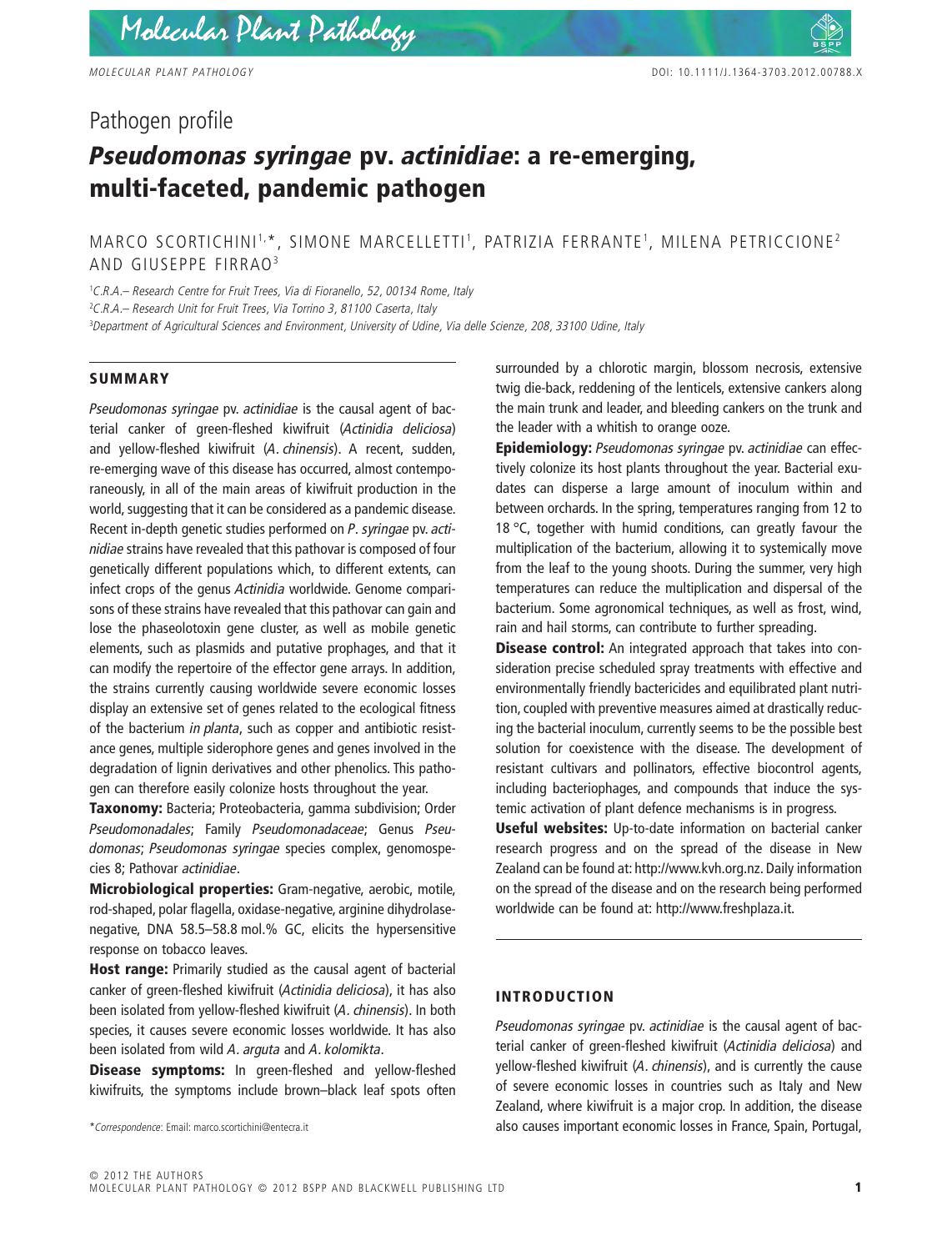Chile, South Korea and Japan. The bacterial canker of kiwifruit incited by *P. s*. pv. *actinidiae* fulfils all of the definitions for an emerging or re-emerging infectious disease: (i) it has increased in incidence, and expanded its geographical or host range; (ii) it has exhibited a changed or modified pathogenesis; (iii) it is newly evolved; and (iv) it is newly recognized (Anderson *et al*., 2004; Daszak *et al*., 2000). Among these main drivers of the emergence of bacterial plant diseases, the introduction of the pathogen into a new area and the occurrence of particular weather conditions favourable to the pathogen are seen as fundamental (Anderson *et al*., 2004). Indeed, both factors have played a main role in the recent epidemics of bacterial canker of kiwifruit.

*Pseudomonas syringae* pv. *actinidiae* was first isolated, identified and described in Japan in 1984 (Takikawa *et al*., 1989). Subsequently, it has been found in Italy and South Korea (Koh *et al*., 1994; Scortichini, 1994). In all cases, the pathogen was isolated from *A. deliciosa* cv. Hayward. Interestingly, although the disease was destructive in Japan and South Korea, in Italy, over a period of 20 years on about 24 000 hectares of *A. deliciosa* spread all over the peninsula, *P. s.* pv. *actinidiae* did not cause significant losses. However, during 2008–2011, sudden and repeated epidemics of bacterial canker posed a serious threat to the cultivation of the highly prized yellow-fleshed kiwifruit in central Italy, where almost all of the 800 hectares devoted to this crop were heavily infected. Consequently, most of the orchards were uprooted because of the very high susceptibility of the *A. chinensis* germplasm currently cultivated (Hort16A, Jin Tao, Soreli) (Balestra *et al*., 2009; Ferrante and Scortichini, 2009, 2010).

During 2009–2011, *P. s*. pv. *actinidiae* also started to severely infect *A. deliciosa* cv. Hayward in all of the main producing regions in Italy. In 2010, the pathogen was also officially reported in New Zealand, where, during 2011, it caused very severe damage to both *A. chinensis* and *A. deliciosa* (Everett *et al*., 2011; http:// www.kvh.org.nz). Recently, the pathogen has also been recorded for the first time in Portugal, France, Spain, Switzerland, Turkey and Chile (Abelleira *et al*., 2011; Balestra *et al*., 2010; Bastas and Karakaya, 2012; European Plant Protection Organization, 2011a,b; Vanneste *et al*., 2011a), and it has been reported again in South Korea (Koh *et al*., 2010). In some countries (i.e. Portugal, Spain, France, South Korea), the bacterium has infected both greenfleshed and yellow-fleshed kiwifruits. Remarkably, during the last 20 years, *P. s.* pv. *actinidiae* has also been isolated from both *A. chinensis* and *A. deliciosa* in China (Liang *et al*., 2000; Wang *et al*., 1992). The almost contemporaneous presence of the same very aggressive pathogen in all areas of the world in which kiwifruits are grown allows us to define the current repeated outbreaks of bacterial canker in *A. deliciosa* and *A. chinensis* as a real pandemic disease. Recent in-depth studies on *P. s*. pv. *actinidiae* genomes have shown that this pathovar can rapidly adapt to a new host and new environments through the acquisition and/or loss of mobile genetic elements and virulence factors,

thereby resulting in a multi-faceted plant pathogen (Marcelletti *et al*., 2011).

In this review, we focus concisely on the various aspects of taxonomy, population structure, pathogen origin, detection, epidemiology, pathogenic evolution and ecological fitness of *P. s*. pv. *actinidiae*. Knowledge about these issues is considered to be very important for the development of integrated strategies aimed at reducing further the spread of this pathogen within and between orchards and countries.

#### **TAXONOMY**

On the basis of field symptoms and host range tests, and with the aid of biochemical, physiological, nutritional tests and molecular typing, *P. syringae* (i.e. the *P. syringae* species complex) has been divided into 57 pathovars (Bull *et al*., 2010). To genetically describe 48 *P. syringae* pathovars and some related species of the phytopathogenic pseudomonads, Gardan *et al*. (1999) performed DNA–DNA hybridization and ribotyping analyses and described nine discrete genomospecies. However, *P. s*. pv. *actinidiae* was not included in this study. By performing biochemical tests, repetitive-sequence polymerase chain reaction (PCR), amplified ribosomal DNA restriction analysis (ARDRA) and amplified fragment length polymorphism (AFLP) analyses, this pathovar was subsequently placed into genomospecies 8, together with *P. avellanae* and *P. s*. pv. *theae* (Manceau and Brin, 2003; Scortichini *et al*., 2002).

Multilocus sequence typing (MLST) analysis confirmed these data and revealed that *P. s.* pv. *actinidiae* and *P. s*. pv. *theae* are more closely related to each other than to *P. avellanae* (Marcelletti *et al*., 2011). This was shown in a phylogenetic comparison among the other genomospecies of the *P. syringae* complex in a dendrogram constructed by the neighbour-joining (NJ) algorithm, using concatenated *gyrB, rpoB* and *rpoD* gene fragments for a total of 1646 nucleotides, and in a maximum likelihood (ML) phylogram based on the *acnB, fruK, gltA, pgi, rpoB* and *rpoD* gene fragments, for a total of 2926 nucleotides.

#### **POPULATION STRUCTURE**

One of the most striking results recently highlighted by in-depth genetic studies is the occurrence of several clearly different populations of the pathovar *actinidiae* which are able to infect *Actinidia* species to different extents. Indeed, there are presently at least four genetically distinct *P. s*. pv. *actinidiae* populations spread in different areas of the world. This represents a remarkable case of convergent evolution of genetically different populations to the same plant genus.

The first population comprises strains associated with the initial epidemics of bacterial canker observed in Japan (1984–1989) and Italy (1992), isolated in both countries from *A. deliciosa* cv.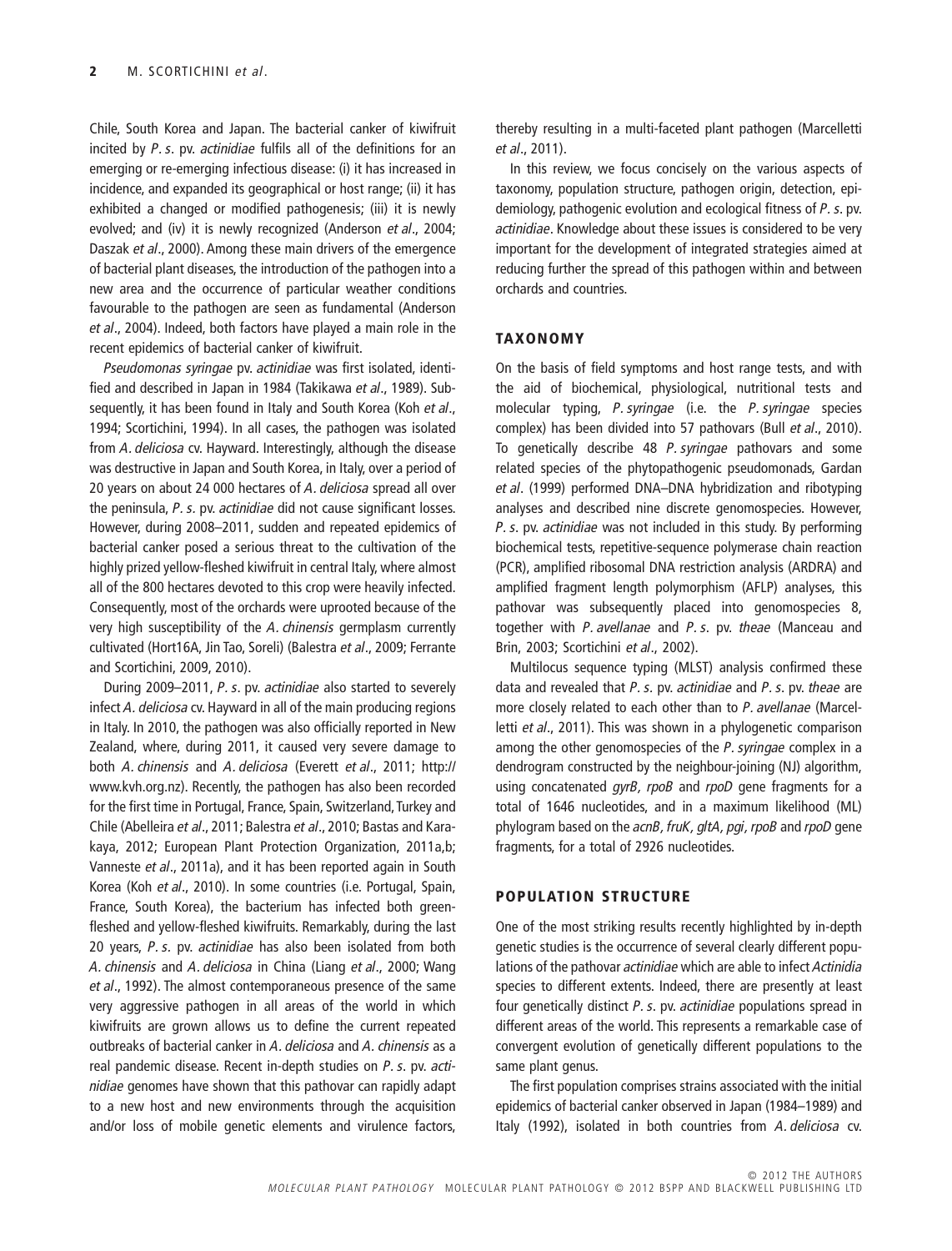Hayward. The strains of this population are almost identical genetically but, interestingly, they caused severe economic losses in Japan, with only sporadic and minor damage in Italy during a period of almost 20 years (Ferrante and Scortichini, 2010; Marcelletti *et al*., 2011; Takikawa *et al*., 1989). This remarkably diverse behaviour clearly suggests that different climatic parameters and/or agronomical techniques can play a fundamental role in determining the virulence of the same bacterial pathogen. All strains of this population possess the phaseolotoxin gene cluster located in the chromosome, acquired by horizontal gene transfer (Sawada *et al*., 1997, 1999).

The second population has only been isolated in South Korea and is characterized by the presence of a plasmid-borne gene that putatively produces coronatine and by the absence of the phaseolotoxin gene cluster (Han *et al*., 2003a). MLST analysis has revealed that this population is divergent from the first (Chapman *et al*., 2011). In South Korea, this population has caused severe economic losses to *A. deliciosa* cv. Hayward in both the past and present, as well as to *A. chinensis* Hort16A in recent epidemics (Koh *et al*., 1994, 2010). After a few years of spray treatments, strains of these first two populations developed resistance to both copper and streptomycin (Goto *et al*., 1994; Han *et al*., 2003b, 2004; Nakajima *et al*., 1995, 2002).

The third population is the pandemic form, currently causing very severe economic losses worldwide. In New Zealand, it was named first as 'Italian' and afterwards as Psa-V (i.e. virulent). Molecular typing, MLST analysis, genome sequencing and pathogenicity tests have revealed that this population is different from the other two (Chapman *et al*., 2011; Ferrante and Scortichini, 2010, 2011; Gallelli *et al*., 2011a; Marcelletti *et al*., 2011). In addition, the strains belonging to this population lack genes for coronatine and phaseolotoxin production. After its first appearance in 2008 in the Latium region (i.e. central Italy), it subsequently (i.e. 2–3 years) spread to all of the main Italian areas of kiwifruit cultivation. MLST analysis, coupled with linkage disequilibrium tests, has indicated that, in Italy, this population is currently clonal, and apparently has totally replaced the previous population (Marcelletti and Scortichini, 2011). In New Zealand, this population is currently affecting orchards in the main areas of production of kiwifruit.This population also displays identical molecular features in New Zealand, France, Spain and Portugal (Abelleira *et al*., 2011; Balestra *et al*., 2010; Chapman *et al*., 2011; Vanneste *et al*., 2011a).

The fourth population is the so-called Psa-LV form (i.e. less virulent), which has only been found in very few orchards in New Zealand, apparently causing only leaf spot symptoms. Interestingly, this population has been recorded only in the South Island (http://www.kvh.org.nz; 9 November 2011). MLST and effector analyses have clearly shown that this *P. s.* pv. *actinidiae* population is diverse from the other three (Chapman *et al*., 2011). An apparently similar *P. s*. pv. *actinidiae* strain, characterized by low

virulence, has also been reported in Australia (Australian Government, Biosecurity Australia, 2011)

# **PATHOGEN ORIGIN AND EVOLUTIONARY ASPECTS**

One of the most intriguing research objectives of the sudden and destructive recent pandemic of bacterial canker of kiwifruit worldwide has been to determine the possible origin of this very aggressive *P. s*. pv. *actinidiae* population and to elucidate some of the evolutionary aspects that are present in the different populations of this pathovar. An in-depth assessment and comparison of the open reading frames (ORFs) of three representative *P. s*. pv. *actinidiae* strains (i.e. the type strain of the pathovar isolated in Japan in 1984, one strain isolated 20 years ago and another strain isolated from the recent epidemics in Italy) and related species and pathovars have been performed recently (Marcelletti *et al*., 2011).

In this study, 35 *Pseudomonas* spp. and pathovar genomes that were available as drafts or as complete genome sequences were compared. The results showed that, of the 398 ORFs specific for the recent very aggressive *P. s*. pv. *actinidiae* population, there were 238 ORFs for which no homologue could be found in *P. avellanae* or in *P. s.* pv. *theae* type strains. In addition, it was found that 49% of these 398 proteins that did not have homologous matches in the *P. s*. pv. *actinidiae* strains of past outbreaks in Japan and Italy did have matched sequences in at least one of the genomes of the *P. s*. pv. *tomato* strains examined. This evidence, together with the annotation of several deduced proteins that matched phage or prophage proteins, strongly suggests that a large portion of this specific DNA genome has been acquired by the very aggressive population through horizontal gene transfer.

Furthermore, 171 ORFs from the list of genes that were found to be conserved among *P. s*. pv. *actinidiae* strains and in *P. avellanae* and *P. s*. pv. *theae* type strains were selected, concatenated and aligned to determine the genealogy with the ML algorithm and to perform hypothesis testing. On the basis of these results (Fig. 1a), and on the statistical support for the rejection of the hypotheses of alternative evolutionary scenarios (Fig. 1b), the *P. s*. pv. *actinidiae* strain of the recent epidemics in Italy clearly originated from a common ancestor of the *P. s*. pv. *actinidiae* strains of past epidemics in Japan and Italy, and was not a derivative of these strains.

As a further confirmation of this view, within the group of 398 ORFs specific for the strains of the current very aggressive *P. s*. pv. *actinidiae* population, eight ORFs that showed significant BLASTn matches to sequences in the draft genomes of *P. avellanae* or *P. s.* pv. *theae* type strains, but did not match any of the other 35 *Pseudomonas* spp. and pathovar genome sequences, were detected. The most obvious explanation for this result is that these eight sequences were shared by *P. s.* pv. *actinidiae* strains of the current epidemics, and other strains of genomospecies 8 were lost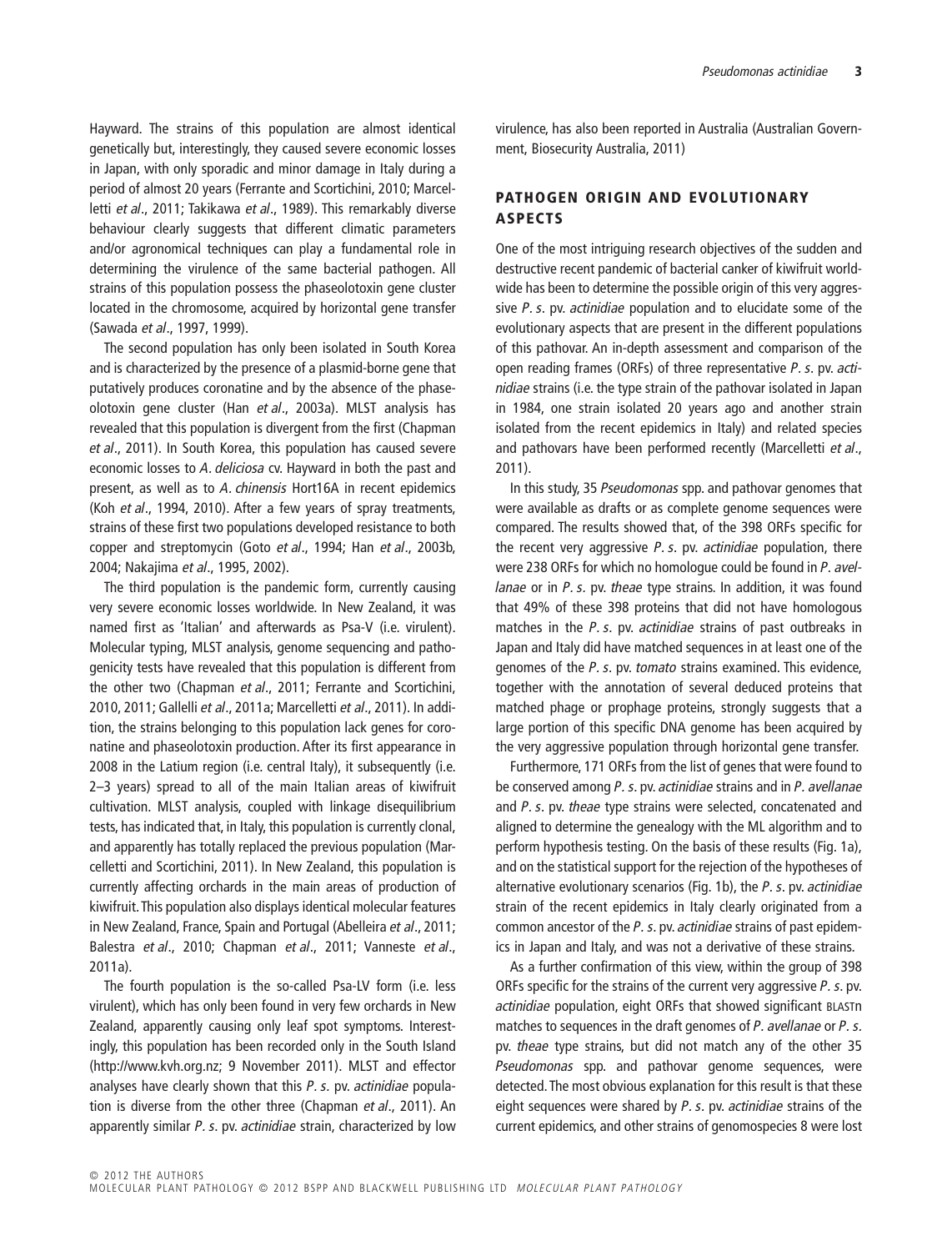

**Fig. 1** Genealogy of *Pseudomonas* strains of genomospecies 8 *sensu* Gardan *et al*. (1999): *P. avellanae, P. syringae* pv. *theae* and *P. s*. pv. *actinidiae*. (A) A maximum likelihood tree resulting from the analysis of the concatenation of 171 open reading frames (ORFs). (B) An alternative genealogical hypothesis with the constraint of the common origin of the Italian *P. s.* pv. *actinidiae* strain that was rejected by the monophyly test. Psa, *P. s.* pv. *actinidiae*; J, NCPPB3739 from Japan, isolated in 1984; I, NCPPB3871 from Italy, isolated in 1992; I2, CRA-FRU 8.43 from Italy, isolated in 2008. The National Collection of Plant Pathogenic Bacteria (NCPPB) strains are representative of past outbreaks, whereas CRA-FRU 8.43 has been isolated in the recent pandemic. [From Marcelletti *et al*. (2011).]

by the *P. s*. pv. *actinidiae* strains of the past epidemics in Japan and Italy during their evolution. All of the results congruently suggest that the very aggressive population that has currently spread to different continents did not evolve from the organisms that caused the epidemics in 1984–1992 in Japan and Italy, but rather from a common ancestor.

Taking into account that *P. s.* pv. *actinidiae* was isolated from wild *Actinidia* species (i.e. *A. arguta, A. kolomikta*) in Japan (Ushiyama *et al*., 1992a), and that the *Actinidiaceae* family originated in eastern Asia, it is also conceivable that *P. s.* pv. *actinidiae* originated in eastern Asia, as has been proposed by Ushiyama *et al*. (1992b).

As far as the rapid spread of the pathogen on a large scale is concerned, evidence in Italy suggests that the distribution of latently infected propagative material has largely contributed to the dissemination of *P. s*. pv. *actinidiae* all over the country. It remains to be established from where the pathogen arrived in Italy, because genetic studies have demonstrated that the pandemic population did not evolve from the previous population that was already present. The introduction of latently infected plant material has also been implicated as the cause for the occurrence of kiwifruit bacterial canker in France, Spain, Portugal, Switzerland and Chile. In New Zealand, anecdotal evidence points to latently infected pollen imported from abroad as the main cause of the epidemics of bacterial canker.

# **DETECTION**

The isolation, detection and presumptive identification of putative *P. s.* pv. *actinidiae* colonies grown on bacterial culture medium are

not difficult. A two-step PCR-based method can yield reliable results. A preliminary screening of the pure colonies can be carried out by applying the PCR techniques described by Koh and Nou (2002) or Rees-George *et al*. (2010). Both procedures appear to be satisfactory for a preliminary investigation, although sometimes aspecific bands and the amplification from *P. s*. pv. *theae* can be obtained with both techniques (Gallelli *et al*., 2011a). Colony identity can be confirmed by repetitive-PCR fingerprinting (i.e. BOX-PCR and/or ERIC-PCR) (Fig. 2a,b) (Ferrante and Scortichini, 2009, 2010).

The rapid and reliable detection of propagative material of kiwifruit circulating worldwide is a fundamental step toward reducing the further risk of spread of the pathogen within and between countries. A technique that determines the presence of the pathogen directly in different plant organs, including pollen, has been developed recently by Gallelli *et al*. (2011a). Accordingly, a duplex-PCR based on the primers of Koh and Nou (2002) and on the *avrD1* gene has enabled the detection of the pathogen directly from artificially contaminated bark, leaves, flowers, petioles and pollen, without prior isolation on bacterial culture medium. When applied to naturally infected kiwifruit material, the procedure also yields good results. The technique may be applied for the specific identification of colonies, avoiding false positive results caused by the genetic similarity with *P. s*. pv. *theae*. The reliability when applied to the apparently healthy propagative kiwifruit material remains to be verified, although the reported sensitivity [i.e.  $2 \times 10$  colony-forming units (cfu)/PCR] is excellent.

## **PATHOGENIC EVOLUTION**

*Pseudomonas syringae* pv*. actinidiae* is a vivid example of how plant pathogenic bacteria can rapidly evolve and modulate their pathogenicity and virulence to adapt to new host plants and environments. All of the four populations described above are able to incite clear disease symptoms in *Actinidia* species, even though some strains of the same population do not display all of their pathogenic potential in every circumstance. In the present scenario, the occurrence or absence of certain virulence factors, such as the phytotoxins coronatine and phaseolotoxin, does not seem to play a relevant role in enhancing the disease symptoms.

Therefore, the question that arises is how did this new highly virulent *P. s.* pv. *actinidiae* population originate? The importance of stress factors in the promotion of bacterial evolution has been emphasized recently. Under stress conditions in the host (i.e. nutrient deficiency outside the host, attack by antimicrobial compounds inside the host and low temperatures), the bacterial competency for DNA uptake is activated and the pathogen can acquire exogenous genetic material that could help it to escape from the stress (Arnold *et al*., 2007). In addition, a possible loss of mobile genetic elements carrying avirulence genes can lead to enhanced virulence (Jackson *et al*., 2011a). Genome comparisons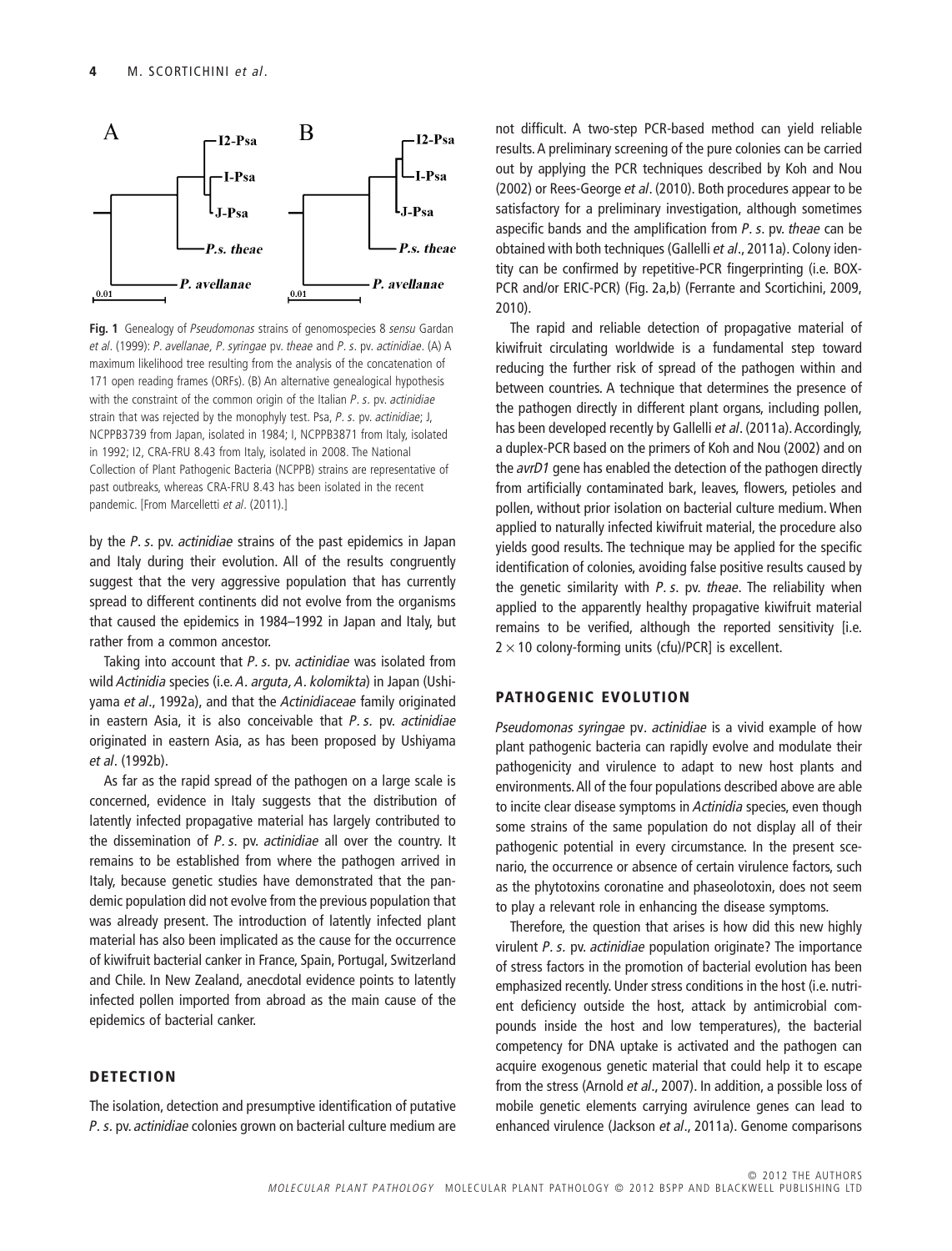

**Fig. 2** Repetitive-sequence polymerase chain reaction (PCR) (A, BOX-PCR; B, ERIC-PCR) fingerprint patterns for genomic DNAs of *Pseudomonas syringae* pv. *actinidiae* strains isolated in central Italy from *Actinidia chinensis* and *A. deliciosa* during 2008–2009, compared with strains of past outbreaks of bacterial canker of kiwifruit in Japan (1984) and Italy (1992). [From Ferrante and Scortichini (2010).] The arrows indicate the bands enabling the visible differentiation of the two populations.

have revealed that the phaseolotoxin gene cluster, as well as plasmids and effector genes, can be gained and lost by *P. s*. pv. *actinidiae* strains. In addition, horizontal gene transfer has played a relevant role in shaping the genomes of the strains of the current pandemic population (Marcelletti *et al*., 2011). Among the stress conditions that may have putatively promoted the outbreak and spread of the pathogen, it should be pointed out that the winter and spring frosts that occurred during the winter of 2007–2008 in Latium (i.e. central Italy) may have been a factor. This may be particularly significant given that *A. chinensis* originated from subtropical areas of eastern China. Latent cells of the bacterium that were already present in the plant could have been favoured for their further colonization by the presence of damaged tissues that occurred as a result of the low temperatures (i.e. until  $-9$  °C).

An assessment of the presence of the 12 effectors in *P. s.* pv. *actinidiae* strains of the recent pandemic in Italy and New Zealand did not reveal any differences between the strains (Chapman *et al*., 2011). In addition, a comparison of the effector repertoire of three *P. s*. pv*. actinidiae* strains based on genome analysis revealed a 'core' set of 33 *hop* and six *avr* putative effector genes that were conserved in the three strains. In general, in these putative effectors, the amino acid identity to the most similar orthologue of the *P. syringae* pathovars found in GenBank was very high (i.e. >90%) (Marcelletti *et al*., 2011). Interestingly, the current, very aggressive population displays four putative effector genes, namely *hopA1, hopAA1-2, hopH 1* and *hopZ2-*like, which were not present in the strains isolated in Japan and Italy 20–28 years ago (Fig. 3). These results indicate that both *A. deliciosa* and *A. chinensis* can be infected by different *P. s.* pv. *actinidiae* strains displaying different repertoires of effector genes. To better clarify the evolution of the pathogenicity within *P. syringae* pathovars and *Pseudomonas* species (Arnold and Jackson, 2011; Ferrante and Scortichini, 2011), the role(s) of the specific array of effector genes found in the pandemic population must be verified.

The Japanese strains from the 1984 outbreak, as well as the strains found in Italy 20 years ago, share a native plasmid of about 50 kb. This plasmid is absent in the *P. s.* pv*. actinidiae* strains isolated in Italy during the recent epidemics of bacterial canker in *A. chinensis* and *A. deliciosa*. By contrast, the recently isolated strains harbour a different plasmid of about 160 kb in length. This represents a substantial acquisition of genetic material for such a new population. Interestingly, the three *P. s.* pv. *actinidiae* strains that have been sequenced possess the *repA* gene, which is essential for the replication of the *P. syringae* pPT23A-like plasmid family. Plasmids of this family possess genes encoding virulence factors, such as type III effectors, phytotoxins, plant hormones and determinants, important for epiphytic fitness, as well as genes for conjugation and insertion sequence elements (Sundin, 2007). On a 150-kb plasmid of this family found in *P. s*. pv. *phaseolicola* 1448A, a 30-kb pathogenic island encoding three type III effectors and other potential virulence genes relevant for strain virulence in bean (Jackson *et al*., 1999) has been identified. Interestingly, Baltrus *et al*. (2011) revealed a virulence gene repertoire of type III effectors for another *P. s*. pv. *actinidiae* strain isolated in Japan, which was similar to the virulence gene present on the large virulent plasmid found in *P. s*. pv. *phaseolicola* 1448A. Whether or not this large plasmid also migrated into the pandemic *P. s*. pv. *actinidiae* population remains an interesting hypothesis, which requires testing.

In a variable region (i.e. DNA region larger than 10 kb in a contig that appeared as a gap in the genome alignment and genomic regions showing a different  $G + C$  content with respect to the average content of the three *P. s.* pv. *actinidiae* strains) of the strain isolated during the recent epidemics, many putative proteins were found that were related to the assembly and acquisition of prophage PSPPHO6, which were also present in *P. s.* pv*. phaseolicola* 1448A. This region is not present in the strains responsible for the past outbreaks. A direct link between the enhanced virulence or further host adaptation of the pandemic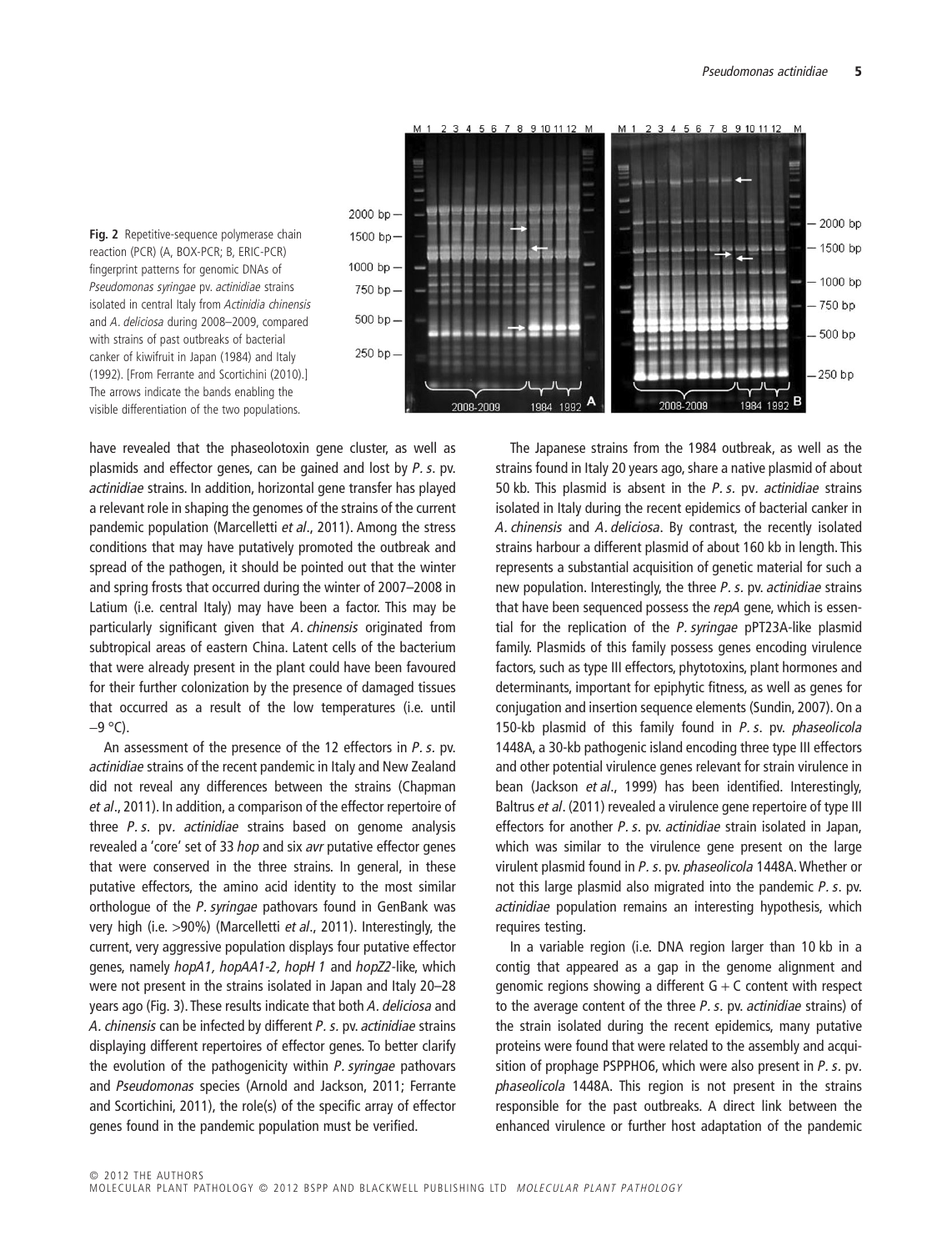

**Fig. 3** Venn diagram of the type III effector gene complements of sequenced *Pseudomonas syringae* pv. *actinidiae* strains based on the comparison of the same complement of other sequenced plant pathogenic pseudomonads. The genes conserved among the three strains are indicated in the middle of the diagram. Strains of past (NCPPB3739 from Japan and NCPPB3871 from Italy) and current (CRA-FRU 8.43) epidemics of bacterial canker display four unique different effector genes. [From Marcelletti *et al*. (2011).]

population in *Actinidia* spp. and the presence of this prophage, which was acquired by horizontal gene transfer, remains to be established. It is worth remembering that phages, prophages and their morons (i.e. DNA elements inserted between a pair of genes in one phage genome) are known to shape the pathogenicity and virulence of bacterial pathogens, and their presence within the bacterial genome can largely contribute to the genetic and phenotypic diversity of bacteria and to the emergence of pathogenic variants (Ronning *et al*., 2010, Jackson *et al*., 2011b). In *Xylella fastidiosa*, the causative agent of infectious diseases of many cultivated crops, prophage-associated chromosomal rearrangements and deletions have been found to be largely responsible for strain-specific differences (Van Sluys *et al*., 2003).

# **ECOLOGICAL FITNESS**

The *P. s.* pv. *actinidiae* genome also includes sets of genes that are important for the survival of the bacterium or for competing with other micro-organisms *in planta*. Indeed, the pathogen can inhibit host nitric oxide metabolism. Nitric oxide plays a fundamental role in plant disease resistance by acting as a signal-inducing plant gene to synthesize defence-related compounds. The inhibition of nitric oxide synthesis consequently promotes the bacterial growth *in planta* (Delledonne *et al*., 1998). Furthermore, *P. s.* pv. *actinidiae* genomes contain *copA* and *copB*, genes that play a key role in copper resistance. Copper ions are essential for bacterial species, but can induce toxic cellular effects if levels of free ions are not controlled (Cooksey, 1993). Interestingly, Nakajima *et al*. (2002) found that, at the beginning of bacterial canker outbreaks in Japan (i.e. 1984–1987), all the *P. s.* pv. *actinidiae* strains displayed only *copA* and *copB*. However, after repeated spray treatments with copper-based bactericides, the pathogen also showed additional genes responsible for maximal resistance to copper, namely *copR* and *copS.*

*Pseudomonas syringae* pv. *actinidiae* can counteract the lethal effect of antibiotics by means of multidrug efflux pumps of the multidrug resistance systems encoded by chromosomal genes. Notably, the genome of the strain from the pandemic population also encodes a dehydratase protein which might putatively inactivate lantibiotic antibiotics, which are produced by Gram-positive bacteria and characterized by high specific activity against multidrug-resistant bacteria (Brotz and Sahl, 2000). It is worth noting that *P. s*. pv. *actinidiae* strains can easily tolerate streptomycin through resistance mechanisms, as already observed in Japan and South Korea (Han *et al*., 2003b, 2004; Lee *et al*., 2005; Nakajima *et al*., 1995)

The efficient uptake and utilization of iron through siderophores is regarded as an important virulence factor for phytopathogenic pseudomonads, especially in iron-limited environments (Neilands, 1995). *Pseudomonas syringae* pv. *actinidiae* strains possess a set of genes coding for the production of siderophores, such as pyoverdine, haemin, enterobactin and yersiniabactin. The last two siderophores, primarily described in the *Enterobacteriaceae*, are characterized by a very high affinity for iron (Carniel, 2001; Raymond *et al*., 2003).

Although the *P. s.* pv. *actinidiae* strains analysed by genome sequencing were isolated from leaf spot symptoms, they display a set of genes involved in the degradation of lignin derivatives and other phenolics. Similar to other *P. syringae* pathovars associated with woody hosts, such as *P. s.* pv*. aesculi* and *P. savastanoi* pv*. savastanoi* (Green *et al*., 2010; Rodriguez-Palenzuela *et al*., 2010), and to soil-inhabiting species, such as *P. putida, P. s.* pv. *actinidiae*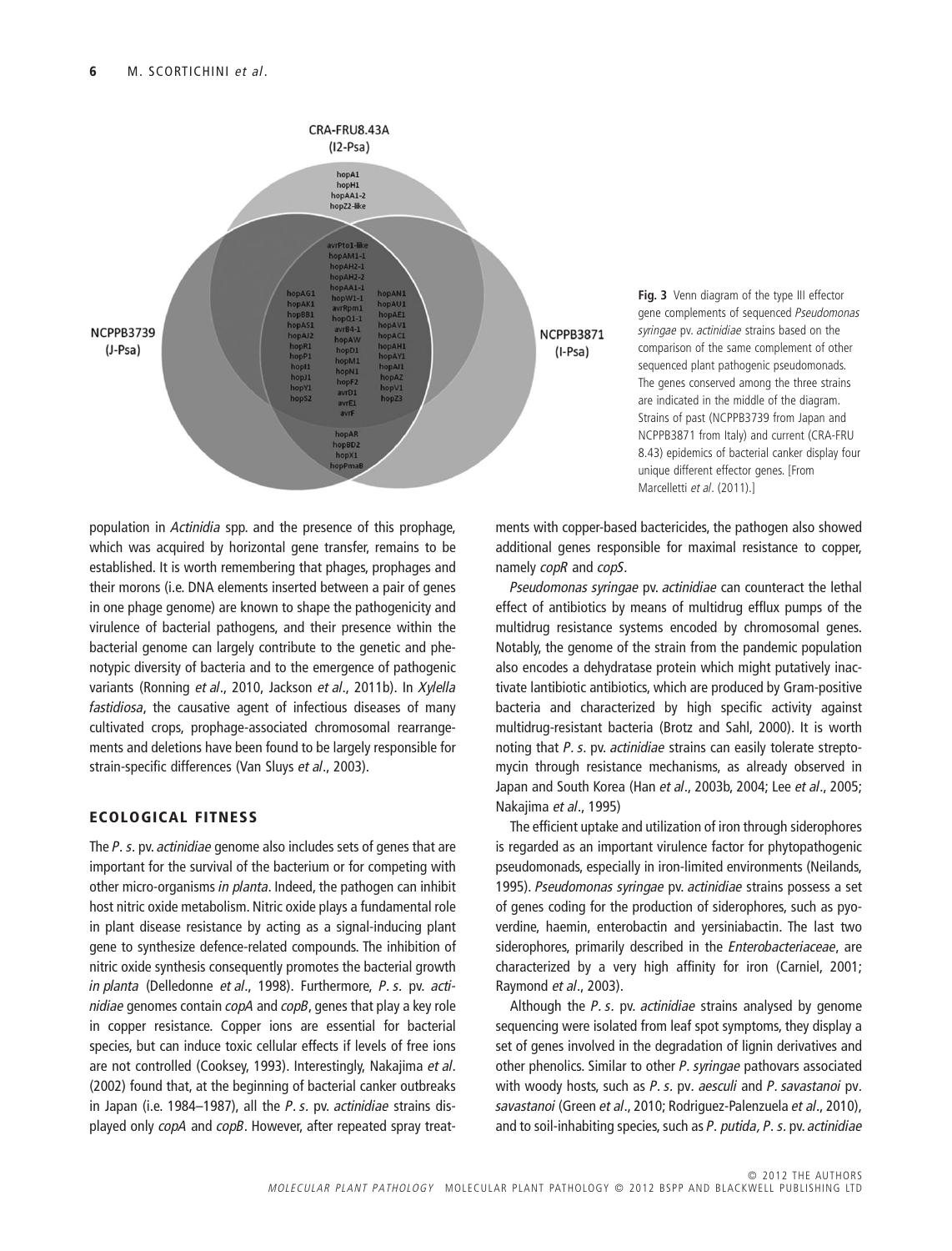strains have genes putatively related to the degradation of anthranilate and protocatechuate. These pathways allow for the utilization of unsubstituted lignin-related compounds and other plantderived phenolic compounds, such as mandalate and phenol.

#### **EPIDEMIOLOGY AND FIELD VIRULENCE**

The most significant aspect of bacterial canker disease of kiwifruit is, most probably, the ease with which the bacterium spreads within and between orchards. Apparently healthy plants can show the first sign of infection in the spring (i.e. leaf spots) and then die by the end of the year. Similarly, orchards with no signs of infection and that are hundreds of metres away from an infected site, can show signs of infection on most of the plants within a year.

Bacterial exudates, which ooze from the cankers during the end of autumn–winter and early spring and are dispersed by the wind, are very effective at spreading the inoculum within and between orchards (Serizawa *et al*., 1989; Serizawa and Ichikawa, 1993a). Springs characterized by frequent rains and/or high humidity and optimal temperatures (12–18 °C) are also indicated as very conducive for rapid pathogen multiplication (Serizawa and Ichikawa, 1993b). During the spring, the pathogen can move systemically from the leaf to the young stem via the leaf petiole (Serizawa and Ichikawa, 1993c). The systemic displacement of the bacterium within the young twig most probably occurs via the xylem vessels (Spinelli *et al*., 2011), and this represents an uncommon route of plant colonization for a *P. syringae* pathovar, although systemic migration via the xylem has also been described for *P. s*. pv. *syringae* in *Prunus salicina* shoots (Roos and Hattingh, 1987). In the summer, with temperatures increasing above 25  $\degree$ C, the degree of infection is drastically reduced, even though the bacterium can colonize the host through the stomata and hydathodes (Serizawa and Ichikawa, 1993b, c). During the autumn, the lenticels and buds are the main colonization sites for the pathogen (Serizawa and Ichikawa, 1994).

Repeated isolations performed over 2 years in central Italy from green-fleshed and yellow-fleshed kiwifruit orchards affected by bacterial canker largely confirmed that the observations carried out in Japan are also valid for the areas characterized by a typical Mediterranean climate. However, in the case of heavy infection, canker formation along the leaders and trunk can also occur during the summer. Moreover, the bacterium can colonize the fruit stalk after harvest. Remarkably, field surveys carried out in Italy in recent years have clearly indicated that some agronomical techniques that cause wounds can greatly favour the penetration of the pathogen within the plant. Indeed, the binding of young twigs to poles, the irrigation tube touching the shoots and pruning can all facilitate bacterial colonization. In addition, winter and spring frosts and hail storms have been shown to greatly enhance the ability of the pathogen to spread within and between orchards. Excessive nitrogen fertilization can also induce more susceptibility

in the plant to the disease. The cycle of disease of *P. s.* pv. *actinidiae* in Mediterranean areas, shown in Fig. 4, is probably different from that in New Zealand, where deep frosts are rare, the rains are more regularly distributed throughout the year and, during the summer, the temperatures are lower than those generally recorded in a Mediterranean climate.

Infected pollen has been implicated as a source of pathogen introduction in New Zealand. Recently, the first evidence that *P. s*. pv. *actinidiae* can survive in *Actinidia* pollen grains has been published (Vanneste *et al*., 2011b) and, subsequently, confirmed (Gallelli *et al*., 2011b; Stefani and Giovanardi, 2011). However, it is not known how the infected pollen grains can contribute to the spread of the pathogen in the field. Noteworthy, *Pseudomonas syringae* pv. *actinidiae* shows the capability to survive in detached organs, such as leaf litter and twigs, until 45 days after their fall (Marcelletti *et al*., 2011; http://www.kvh.org.nz).

The putative epiphytic phase of the pathogen has yet to be fully ascertained, as some investigations suggest that the pathogen might survive epiphytically on asymptomatic flowers and leaves (Stefani and Giovanardi, 2011; Vanneste *et al*., 2011c), whereas others point out the failure to recover the pathogen from the leaf surface during summer (G. M. Balestra, personal communication, University of Tuscia, Viterbo, Italy). The assessment of the epiphytic and endophytic presence of the bacterium in fruits would seem to indicate a negligible risk of pathogen introduction through apparently healthy fruits. Indeed, some studies totally exclude such a possibility (Minardi *et al*., 2011), whereas others suggest that it is possible to find the bacterium within the fruits, although at very low levels of contamination, for samples collected from very infected orchards (Gallelli *et al*., 2011b). Similar to pollen, it remains to be verified whether an apparently healthy fruit could be conducive for starting the infection.

Field evidence from the recent epidemics of bacterial canker in Italy has indicated that the pandemic *P. s.* pv. *actinidiae* population is very aggressive to both *A. chinensis* and *A. deliciosa*, whereas the previously established population did not cause significant damage to *A. deliciosa*. The strain representative of the current pandemic population performed better than the strains from past outbreaks in Japan and Italy on *A. chinensis* leaves, although it also performed well on *A. deliciosa*. In contrast, *P. s.* pv. *actinidiae* strains from past outbreaks showed a remarkably higher multiplication trend in *A. deliciosa* than in *A. chinensis.* These results confirm the higher fitness of the pandemic population to different *Actinidia* species, and the fact that the strains from past outbreaks of bacterial canker had a more specific interaction with *A. deliciosa* (Marcelletti *et al*., 2011).

## **CONCLUDING REMARKS AND PERSPECTIVES**

The enormous efforts currently in progress in Italy and New Zealand are geared towards gaining information that can be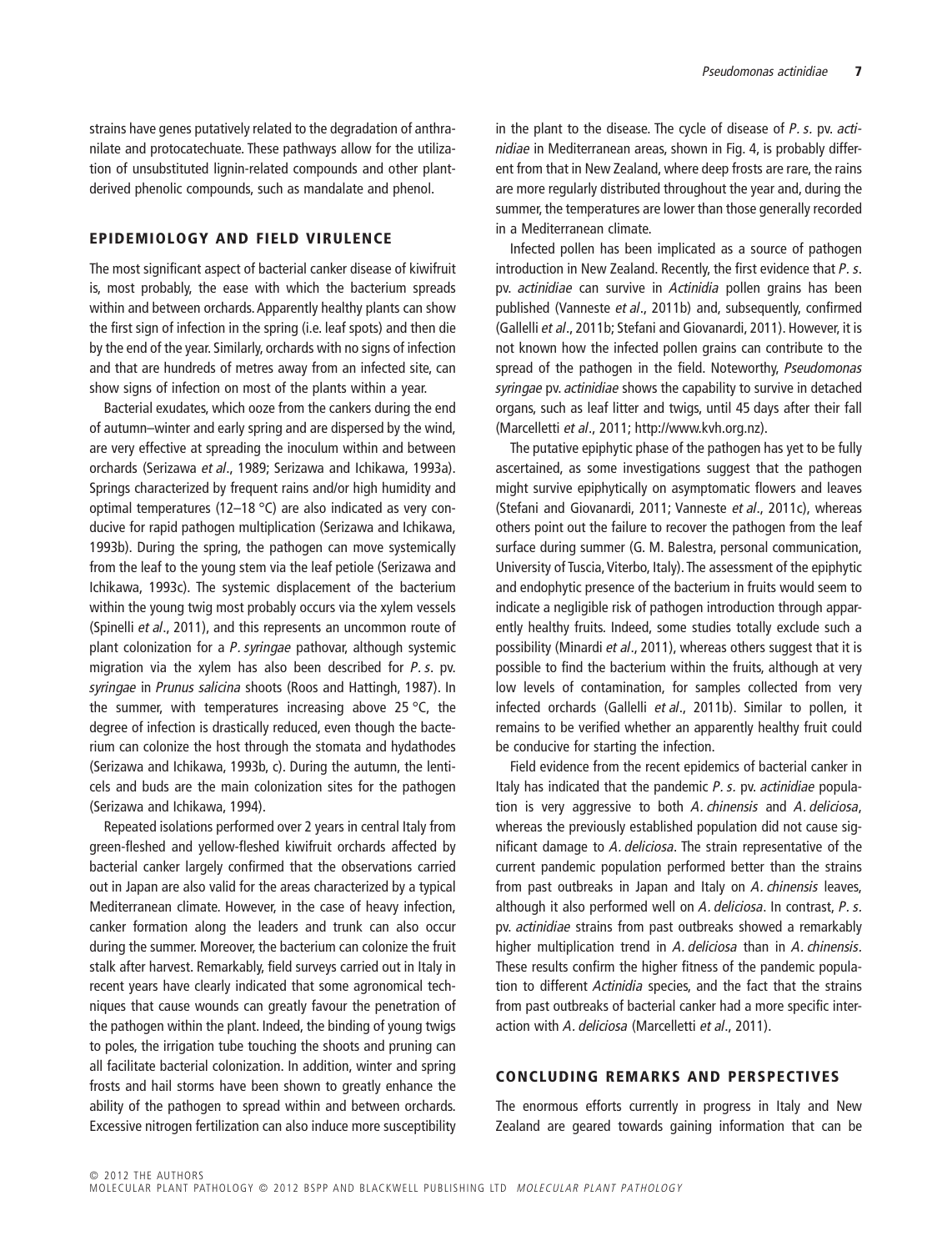

**Fig. 4** Cycle of disease of *Pseudomonas syringae* pv. *actinidiae* on *Actinidia deliciosa* and *A. chinenis*, as observed in Italy in areas characterized by a Mediterranean climate. In the middle of the panel, some agronomical techniques are indicated (i.e. winter pruning, tying of twigs, irrigation tube scraping the main young trunk) which dramatically enhance the possibility of plant colonization of the pathogen through the wounds. Frost is retained as a fundamental predisposing factor.

used to control the pandemics caused by *P. s*. pv. *actinidiae*. These efforts are focusing on an understanding of the pathogen and host genomes, on the one hand, and on the life cycle of the bacterium and field strategies to prevent and control the epidemic on the other, with the aim being to develop an effective strategy to eliminate or, at least, greatly reduce the worldwide risk of *P. s.* pv. *actinidiae* outbreaks during the cultivation of *Actinidia* species. By starting with studies of the sudden and unexpected pandemic of kiwifruit bacterial canker, much useful and practical information has already been obtained. In Italy, in some well-managed orchards, coexistence with the disease by following precise, scheduled spray treatments, coupled with improved agronomical and preventive techniques, is a reality. However, taking into consideration the different climatic conditions occurring in the different areas of kiwifruit production worldwide, a single, general strategy is not sufficient for the control of this pathogen. For these reasons, studies should continue to investigate all aspects of the disease for the development of finely tuned strategies.

The development of genetic tolerance to bacterial canker in the kiwifruit (i.e. *A. deliciosa* and *A. chinensis*) germplasm, including the pollinators, seems to be very important to better face the possible endemic presence of the pathogen in all areas of cultivation. However, the achievement of this goal will require several years, as all of the current cultivated germplasm is quite susceptible to the disease. It is also clear that, in the presence of the bacterium, *A. chinensis*cannot be cultivated in areas characterized as having winter and/or spring frosts.A real climatic assessment for the determination of suitable areas seems necessary to continue the production of this valuable crop.The development of predictive model(s) based on climatic parameters and on the cycle of disease of the bacterium, with the aim to advise farmers of a possible pathogen infection, could also help to improve the control strategy of the disease. Strict phytosanitary measures based on national/ regional laws should be applied in all areas of cultivation to effectively reduce the spread of the pathogen. Finally, the adoption on a large scale of an effective certification scheme that enables the assessment of the possible presence of *P. s*. pv. *actinidiae* in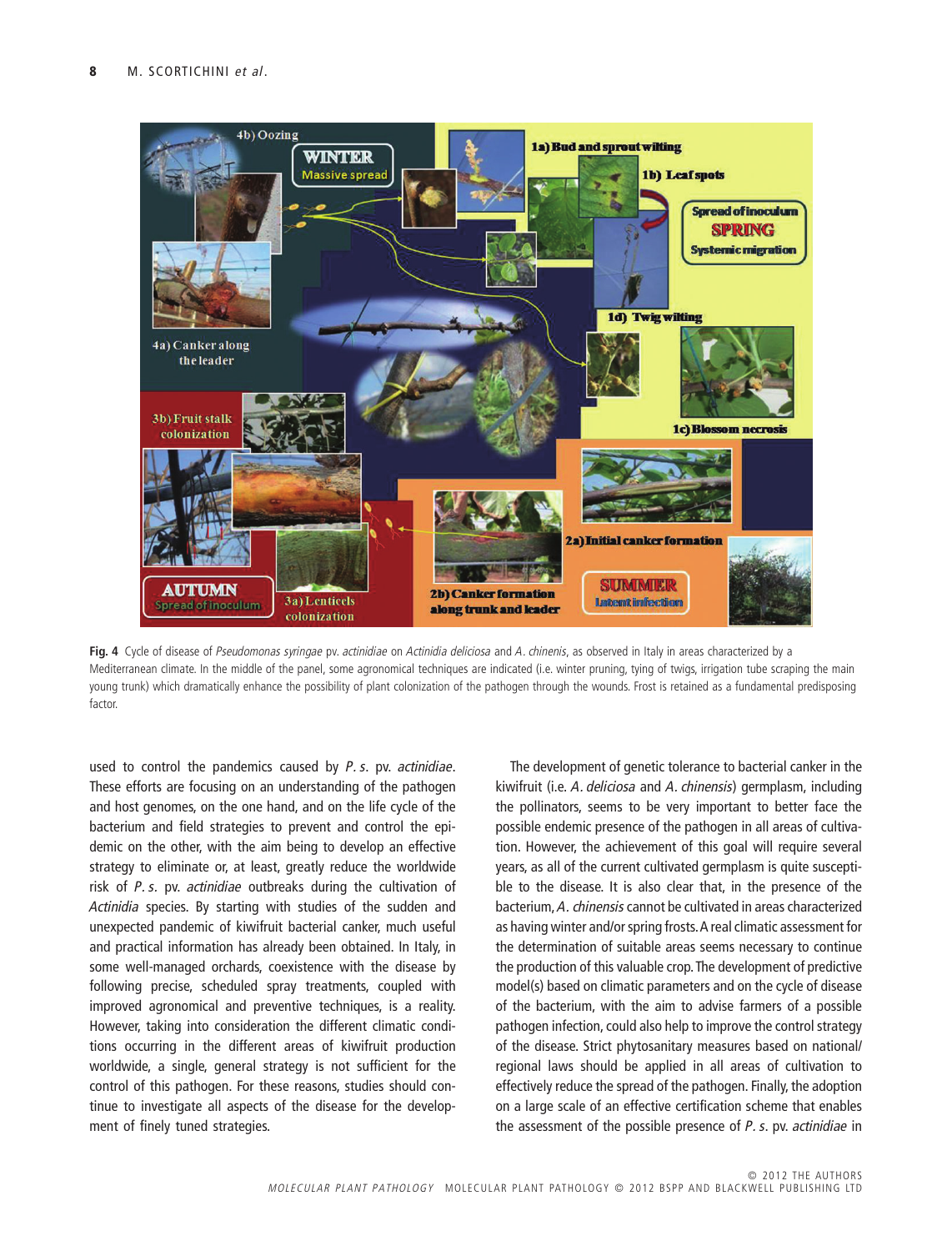apparently healthy propagative material seems to be fundamental for a safer global circulation of kiwifruit plants.

#### **ACKNOWLEDGEMENTS**

The authors declare no conflicts of interest.

#### **REFERENCES**

- **Abelleira, A., Lopez, M.M., Penalver, J., Aquin, O., Mansilla, J.P., Picoaga, A. and Garcia, M.J.** (2011) First report of bacterial canker of kiwifruit caused by *Pseudomonas syringae* pv. *actinidiae* in Spain. *Plant Dis.* **95**, 1583.
- **Anderson, P.K., Cunningham, A.A., Patel, N.G., Morales, F.J., Epstein, P.R. and Daszak, P.** (2004) Emerging infectious diseases of plants: pathogen pollution, climate change and agrotechnology drivers. *Trends Ecol. Evol.* **19**, 535– 544.
- **Arnold, D.L. and Jackson, R.W.** (2011) Bacterial genomes: evolution of pathogenicity. *Curr. Opin. Plant Biol.* **14**, 385–391.
- **Arnold, D.L., Jackson, R.W., Waterfield, N.R. and Mansfield, J.W.** (2007) Evolution of microbial virulence: the benefits of stress. *Trends Genet.* **23**, 293–300.
- **Australian Government** (2011) Pest risk analysis report for *Pseudomonas syringae* pv. *actinidiae* associated with *Actinidia* (kiwifruit) propagative material (draft). July 2011, 41 pp.
- **Balestra, G.M., Mazzaglia, A., Quattrucci, A., Renzi, M. and Rossetti, A.** (2009) Current status of bacterial canker spread on kiwifruit in Italy. *Australas. Plant Pathol.* **4**, 34–36.
- **Balestra, G.M., Renzi, M. and Mazzaglia, A.** (2010) First report of bacterial canker of *Actinidia deliciosa* caused by *Pseudomonas syringae* pv. *actinidiae* in Portugal. *New Dis. Rep.* **22**, 10.
- **Baltrus, D.A., Nishimura, M.T., Romanchuk, A., Chang, J.H., Mukhtar, M.S., Cherkis, K., Roach, J., Grant, S.R., Jones, C.D. and Dangl, J.L.** (2011) Dynamic evolution of pathogenicity revealed by sequencing and comparative genomics of 19 *Pseudomonas syringae* isolates. *PLoS Pathog.* **7**, e1002132.
- **Bastas, K.K. and Karakaya, A.** (2012) First report of bacterial canker of kiwifruit caused by *Pseudomonas syringae* pv. *actinidiae* in Turkey. *Plant Dis.* **96**, 452.
- **Brotz, H. and Sahl, H-G.** (2000) New insights into the mechanism of action of antibiotics-diverse biological effects by binding to the same molecular target. *J. Antimicrob. Chem.* **46**, 1–6.
- **Bull, C.T., De Boer, S.H., Denny, T.P., Firrao, G., Fischer-Le Saux, M., Saddler, G.S., Scortichini, M., Stead, D.E. and Takikawa, Y.** (2010) Comprehensive list of names of plant pathogenic bacteria, 1980–2007. *J. Plant Pathol.* **92**, 551–592.
- **Carniel, E.** (2001) The *Yersinia* high-pathogenicity island: an iron-uptake island. *Microb. Infect.* **3**, 561–569.
- **Chapman, J., Taylor, R. and Alexander, B.** (2011) Second report on characterisation of *Pseudomonas syringae* pv. *actinidiae* (Psa) isolates in New Zealand. *Ministry of Agriculture and Forestry*.
- **Cooksey, D.A.** (1993) Molecular mechanism of copper resistance and accumulation in bacteria. *FEMS Microbiol. Rev.* **14**, 381–386.
- **Daszak, P., Cunningham, A.A. and Hyatt, A.D.** (2000) Emerging infectious diseases of wildlife—threats to biodiversity and human health. *Science*, **284**, 1311.
- **Delledonne, M., Xia, Y., Dixon, R.A. and Lamb, C.** (1998) Nitric oxide functions as a signal in plant disease resistance. *Nature*, **394**, 585–588.
- **European Plant Protection Organization** (2011a) First report of *Pseudomonas syringae* pv. *actinidiae* in Chile. *EPPO Reporting Service*. n°3, 2011/055. Available at www.eppo.org. [accessed on February 14, 2012].
- **European Plant Protection Organization** (2011b) First report of *Pseudomonas syringae* pv. *actinidiae* in Switzerland. *EPPO Reporting Service*. n°8, 2011/168.Available at www.eppo.org. [accessed on February 14, 2012].
- **Everett, K.R., Taylor, R.K., Romberg, M.K., Rees-George, J., Fullerton, R.A., Vanneste, J.L. and Manning, M.A.** (2011) First report of *Pseudomonas syringae* pv. *actinidiae* causing kiwifruit bacterial canker in New Zealand. *Aust. Plant Dis. Notes*, **6**, 67–71.
- **Ferrante, P. and Scortichini, M.** (2009) Identification of *Pseudomonas syringae* pv. *actinidiae* as causal agent of bacterial canker of yellow kiwifruit (*Actinidia chinensis* Planchon) in central Italy. *J. Phytopathol.* **157**, 768–770.
- **Ferrante, P. and Scortichini, M.** (2010) Molecular and phenotypic features of *Pseudomonas syringae* pv. *actinidiae* isolated during recent epidemics of bacterial canker

on yellow kiwifruit (*Actinidia chinensis*) in central Italy. *Plant Pathol.* **69**, 954–  $962$ 

- **Ferrante, P. and Scortichini, M.** (2011) Molecular and phenotypic variability of *Pseudomonas avellanae, P. syringae* pv. *actinidiae* and *P. syringae* pv. *theae*: the genomospecies 8 *sensu* Gardan *et al*. (1999). *J. Plant Pathol.* **93**, 659– 666.
- **Gallelli, A., L'Aurora, A. and Loreti, S.** (2011a) Gene sequence analysis for the molecular detection of *Pseudomonas syringae* pv. *actinidiae*: developing diagnostic protocols. *J. Plant Pathol.* **93**, 425–435.
- **Gallelli, A., Talocci, S., L'Aurora, A. and Loreti, S.** (2011b) Detection of *Pseudomonas syringae* pv. *actinidiae*, causal agent of bacterial canker of kiwifruit, from symptomless fruits, and twigs, and from pollen. *Phytopathol. Medit.* **50**, 473–483.
- **Gardan, L., Shafik, H., Belouin, S., Broch, R., Grimont, F. and Grimont, P.A.D.** (1999) DNA relatedness among the pathovars of *Pseudomonas syringae* and description of *Pseudomonas tremae* sp. nov. and *Pseudomonas cannabina* sp. nov. (*ex* Sutic and Dowson 1959). *Int. J. Syst. Bacteriol.* **49**, 469–478.
- **Goto, M., Hikota, T., Nakajima, M., Takikawa, Y. and Tsuyumu, S.** (1994) Occurrence and properties of copper-resistance in plant pathogenic bacteria. *Ann. Phytopathol. Soc. Jpn.* **60**, 147–153.
- **Green, S., Studholme, D.J., Laue, B.E., Dorati, F., Lovell, H., Arnold, D., Cottrell, J.E., Bridgett, S., Blaxter, M., Huitema, E., Thwaites, R., Sharp, P.M., Jackson, R.W. and Kamoun, S.** (2010) Comparative genome analysis provides insights into the evolution and adaptation of *Pseudomonas syringae* pv. *aesculi* on *Aesculus hippocastanum*. *PLoS ONE*, **5**, e10224.
- **Han, H.S., Koh, Y.J., Hur, J.-S. and Jung, J.S.** (2003a) Identification and characterization of coronatine-producing *Pseudomonas syringae* pv. *actinidiae*. *J. Microbiol. Biotechnol.* **13**, 110–118.
- **Han, H.S., Nam, H.Y., Koh, Y.J., Hur, J.-S. and Jung, J.S.** (2003b) Molecular bases of high-level streptomycin resistance in *Pseudomonas marginalis* and *Pseudomonas syringae* pv. *actinidiae*. *J. Microbiol.* **41**, 16–21.
- **Han, H.S., Koh, Y.J., Hur, J.-S. and Jung, J.S.** (2004) Occurrence of the *strA-strB* streptomycin resistance genes in *Pseudomonas* species isolated from kiwifruit plants. *J. Microbiol.* **42**, 365–368.
- **Jackson, R.W., Athanassopoulos, E., Tsiamis, G., Mansfield, J.W., Sesma, A., Arnold, D.L., Gibbon, M.J., Murillo, J., Taylor, J.D. and Vivian, A.** (1999) Identification of a pathogenicity island, which contains genes for virulence and avirulence, on a large native plasmid in the bean pathogen *Pseudomonas syringae* pathovar *phaseolicola*. *Proc. Natl. Acad. Sci. USA*, **96**, 10 875–10 880.
- **Jackson, R.W., Johnson, L.J., Clarke, S.R. and Arnold, D.L.** (2011a) Bacterial pathogen evolution: breaking news. *Trends Genet.* **27**, 32–40.
- **Jackson, R.W., Vinatzer, B., Arnold, D.L., Dorus, S. and Murillo, J.** (2011b) The influence of the accessory genome on bacterial pathogen evolution. *Mobile Genet. Elem.* **1**, 55–65.
- **Koh, J.K. and Nou, I.** (2002) DNA markers for identification of *Pseudomonas syringae* pv. *actinidiae*. *Mol. Cells*, **13**, 309–314.
- **Koh, J.K., Cha, B.J., Chung, H.J. and Lee, D.H.** (1994) Outbreak and spread of bacterial canker in kiwifruit. *Korean J. Plant Pathol.* **10**, 68–72.
- **Koh, Y.J., Kim, G.H., Jung, J.S., Lee, Y.S. and Hur, J.S.** (2010) Outbreak of bacterial canker on Hort16A (*Actinidia chinensis* Planchon) caused by *Pseudomonas syringae* pv. *actinidiae* in Korea. *N. Z. J. Crop Hort. Sci.* **38**, 275–282.
- **Lee, J.H., Kim, J.H., Kim, G.H., Jung, J.S., Hur, J.-S. and Koh, Y.J.** (2005) Comparative analysis of Korean and Japanese strains of *Pseudomonas syringae* pv. *actinidiae* causing bacterial canker of kiwifruit. *Plant Pathol. J.* **21**, 119–126.
- **Liang, Y., Zhang, X., Tian, C., Gao, A. and Wang, P.** (2000) Pathogenic identification of kiwifruit bacterial canker in Shaanxi. J. Northwest Forestry College, unpaginated. Available at: http://en.cnki.com.cn/Article\_en/CJFDTOTAL-XBLX200001006.htm [accessed on February 14, 2012].
- **Manceau, C. and Brin, C.** (2003) Pathovars of *Pseudomonas syringae* are structured in genetic populations allowing the selection of specific markers for their detection in plant samples. In: *Pseudomonas Syringae and Related Pathogens* (Iacobellis, N.S., Collmer, A., Hutcheson, S.W., Mansfield, J.W., Morris, C.E., Murillo, J., Schaad, N.W., Stead, D.E., Surico, G. and Ulrich, M.S., eds), pp. 503–512. Dordrecht: Kluwer Academic Publishers.
- **Marcelletti, S. and Scortichini, M.** (2011) Clonal outbreaks of bacterial canker caused by *Pseudomonas syringae* pv. *actinidiae* on *Actinidia chinensis* and *A. deliciosa* in Italy. *J. Plant Pathol.* **93**, 479–483.
- **Marcelletti, S., Ferrante, P., Petriccione, M., Firrao, G. and Scortichini, M.** (2011) *Pseudomonas syringae* pv. *actinidiae* draft genome comparisons reveal strain-specific features involved in adaptation and virulence to *Actinidia* species. *PLoS ONE*, **6**, e27297.